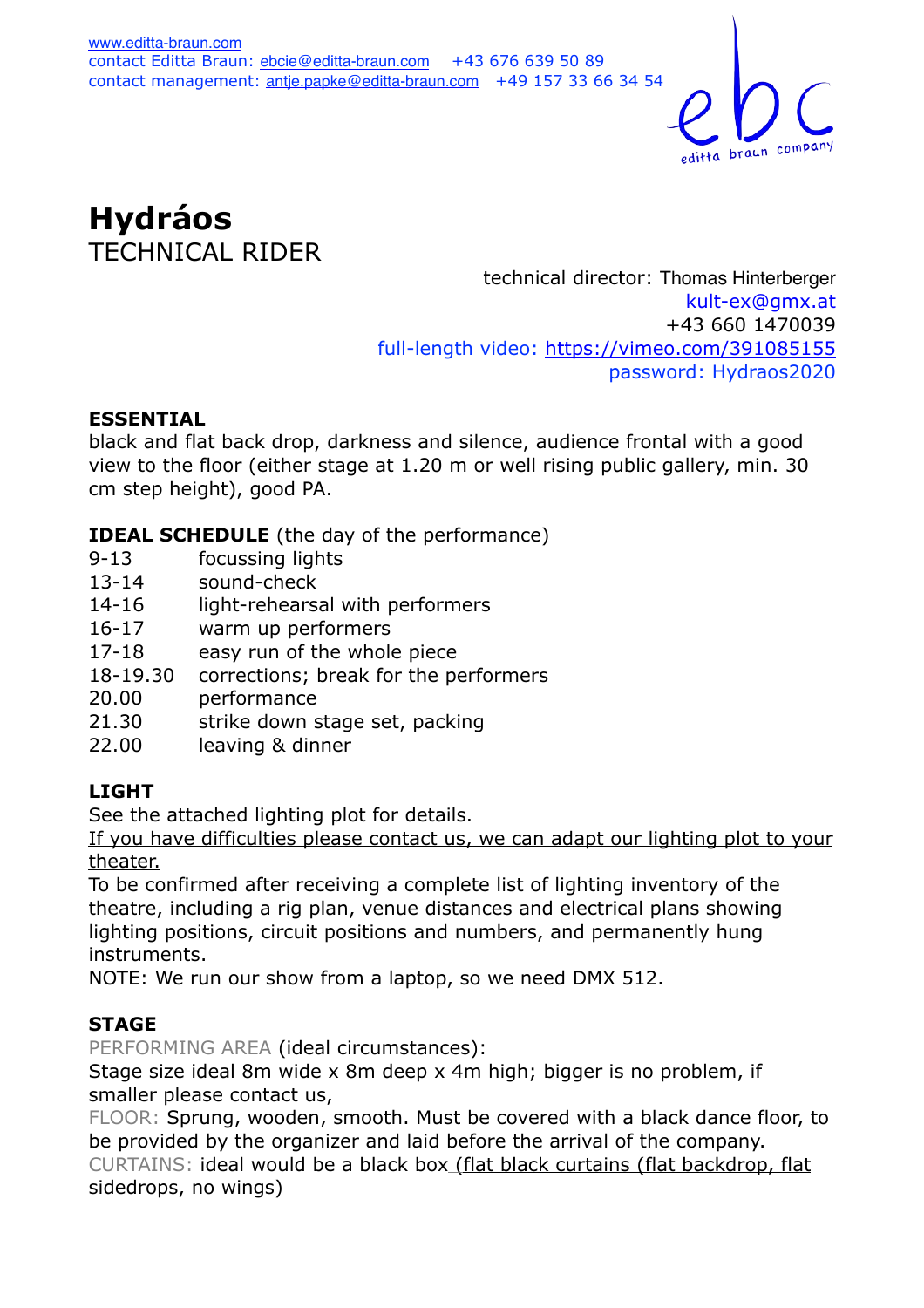# **SOUND**

#### P.A. - POWER AMPLIFIER

• Powerful main system L/R front of stage – full range active speakers with subwoofers. Power adapted to the venue.

# MONITORS

If possible: Speakers for the audience should be at the back of the stage (not in Ifront).

If not: additional 2 monitors for the dancers, with 4 separate amplifiers. They will be placed on the corner of the stage.

# STAGE BOX

We bring our own laptop (Macbook Pro) and this needs to be connected to the PA - perhaps it needs a DI-Box.

# **STAGE ACCESSORIES brought by editta braun company**

blue foam cubes MacBook Pro our own light-system (12 volt) for the floor-lamps

# **TECHNICAL PERSONNEL**

For setting up we need to start at 9 a.m. of the day oft the performance and would need to continue then the whole day until the performance. 1 light technician, 1 sound technician.

### **REQUESTED INFORMATIONS**

- photos from the stage, the space for the audience
- Name, telephone and e-mail of the technical director. This person has to be present or reachable at every moment of the set-up, rehearsals, performances
- Technical rider of the theatre: plans scale 1/50
- Ground plan of the stage, loading dock, audience seating
- A cross-section showing stage, audience rake, height of ceiling, FOH electrics and grid
- Electrical plans showing lighting positions, circuit positions and numbers, and permanently hung instruments
- Inventory of sound and lighting instruments

### **CATERING**

Sandwiches (vegetarian, vegan), soft drinks (fruit juice, water), coffee for setting up and show.

**Note:** We will need an English or German speaking stage manager, light engineer and sound engineer or a full time translator next to our technical director during the entire working schedule.